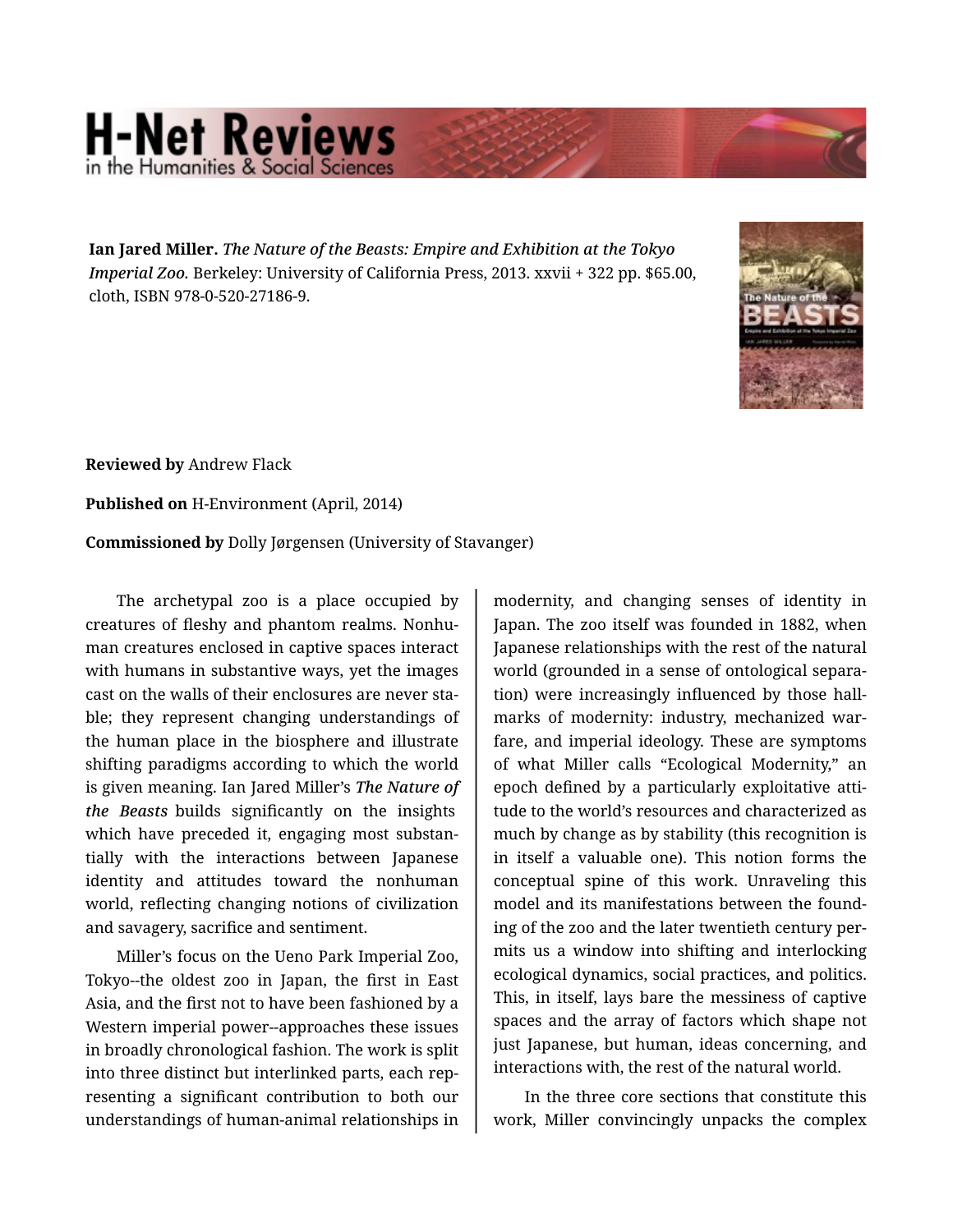interplays between Japanese identity and ecologi‐ cal ideas within the microcosm of the Ueno Zoo. Part 1, "The Nature of Civilization," reveals how the zoo emerged from the very threshold of modernity, in large part as a consequence of Japa‐ nese aspirations to become "civilized." In the chapter's journey from the first "museum" (Yamashita) and menagerie through to the found‐ ing of a zoo inspired by those in the Europe and the United States, it illustrates a sense of what it meant to the Japanese to be civilized in moderni‐ ty. Rejecting the antitheses of civilization such as the dancing bears of earlier animal entertain‐ ments, the zoo, in emulation of Western zoos, im‐ ported a didactic style of exhibition which privi‐ leged learning and observation, reflecting the sense that mass education could be a potent driv‐ er of social evolution, "civilizing" Japanese society (p. 58). As Harriet Ritvo notes in the foreword to this work, Miller's examination of the ways in which Ueno Zoo aspired to the heights of "civiliza‐ tion" embodied in practices at Western zoos is de‐ cidedly valuable. It not only reveals culturally specific understandings of savagery and civiliza‐ tion, but it also illuminates a world of diverse in‐ fluences in human relationships with nonhumans in a global context.

The equivalence of "civilization" with imperi‐ alism is plain in the history of Ueno Zoo. While Miller's examination of the links between Ueno and imperialism (be it imperial ideologies, or the manifestations of imperialism in zoo architecture) is reminiscent of much that came before it, the specificity of these links in relation to this particu‐ lar zoo are significant.[1] The war trophy exhibit, for instance, which displayed, among others things, wild boar captured by soldiers in North Korea, is one that is not replicated elsewhere. Fur‐ thermore, Miller's examination of the associations between the peaceful relations between children and animals and the prospective management of Japan's imperial enterprise is illuminating. Like‐ wise, the distinctively colored nature of nationalistic prejudices that is evident in the zoo is fasci‐

nating. The 1902 edition of *Boys World,* for in‐ stance, depicted a particular species drenched in nationalistic prejudice. "Foreign sources," the publication proclaimed, "say that camels are quite depraved, and this is certainly true. If camels were people, they'd be just like the Chinese."[2]

The idiosyncratic flavor of human-animal re‐ lationships at Japan's principal zoo is vividly, and sometimes disturbingly, illustrated in part 2, "The Culture of Total War." Miller's examination dis‐ closes manifestations of human-animal relation‐ ships which are quite distinctive. Memorials for the nonhuman war dead are extremely unusual in zoos, yet a cenotaph was constructed for lost animals in 1931 at Ueno, and by 1945 there were similar constructions in most of the empire's larg‐ er zoos. Furthermore, the imagery of valiant con‐ flict was explicit at the zoo: retired warhorses were paraded, while uniformed children saluted animal soldiers. It is in the context of total war that Miller examines the slaughter of dangerous and expensive creatures. This analysis of the "sac‐ rifice" of animals--which were starved, strangled, poisoned, bludgeoned,as the Japanese empire col‐ lapsed--adds significantly to historiography re‐ garding Japan in an all-consuming state of total war by contextualizing it within the wider frame of Japanese identity over a significant period of time.[3] As Miller remarks, "we cannot ... under‐ stand the 'dark valley' of Japan's imperial nadir, without accounting for the powerful emotions of the time, and the story of Ueno's 'animal martyrs' offers us a connection with that world" (p. 160).

In the years following the collapse of the em‐ pire, Japanese identity reconfigured once more. Part 3, "After Empire," explores this reconfiguration in relation to further transformations in hu‐ man-animal relationships at the zoo as it became a locus of innocence, reflecting a rising desire to expunge the war guilt of the Japanese people. It is the figure of the panda that Miller best deploys as a symbol of a Japanese nation remade at the cli‐ max of ecological modernity. The interest of the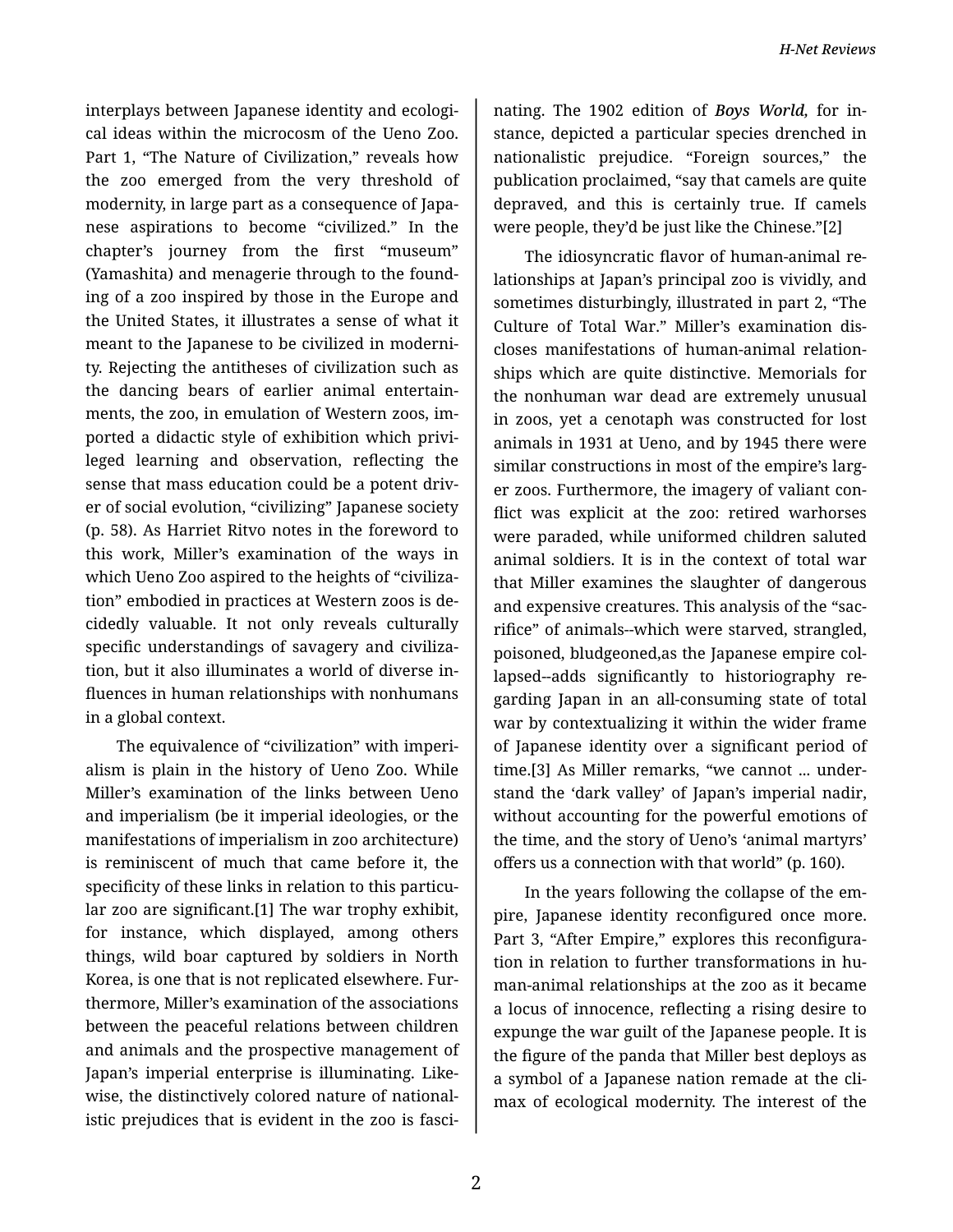Japanese in the giant panda was intense when the first pair arrived in 1972, while Miller's illustra‐ tion of "panda diplomacy" serves to effectively il‐ lustrate the central contradictions which so com‐ plicate our conceptualizations of nonhumans in the most recent decades of the Anthropocene.

The insights which Miller offers are of sub‐ stantial significance in their contribution to a number of historiographies. In addition to enrich‐ ing those concerning Japanese identities in modernity, previous Japanese environmental his‐ tories have tended to be declensionist in attitude, thrusting a finger towards the historical roots of irreparable environmental deprivations. Yet, this work does not fall into this schematic. Instead, while fully recognizing the contribution of zoos to the diminution of the biosphere, Miller depicts a complex place of diverse human relationships with the rest of the natural world. The story that is uncovered is one dripping with complexity and which challenges the apparent simplicity of such wholly declensionist narratives. Moreover, each zoo is distinctively tinted, and this is a fact that has often been buried beneath far-reaching ho‐ mogenizations in existing historiography.[4] Each captive space is a unique configuration of humans and nonhumans within their own physical and ideological parameters, and Miller's examination of the Ueno Zoo reveals a distinctive formation. This illustration of specificity is a significant con‐ tribution to environmental and animal histories. Indeed, it is critical if we are to fully appreciate human relationships with animals in historical contexts, large and small.

Yet, there are matters here which, rather than impacting on the validity of Miller's insights, re‐ flect some of the broader challenges facing the field of environmental and animal histories. Throughout this work, the beasts with which Miller is concerned tend to be those obscured be‐ neath their representations. While he lays down his intention to give voice to animals which, he acknowledges, are hardly passive, even in captive

context, he also warns that historical sources to assist this endeavor are limited. Indeed, he argues that to ventriloquize in the absence of source ma‐ terial would be an act of dominance in itself, fur‐ ther obscuring the "real" animal. Consequently, when he alludes to the "agency" of the nonhuman in various contexts (pp. 144, 196), the concept re‐ mains underdeveloped. While giving voice to the animals, especially those who whisper from the depths of the past ,is intensely problematic, I do not adhere to the view that it is impossible to ac‐ cess and illustrate animal influence in the past. There remains significant scope to integrate ani‐ mal action into zoo histories, to convincingly give form to the flesh and bones.

Further, in Harriet Ritvo's foreword, she notes that for most people the term "animal" con‐ tinues to denote the apes and cats and bears and dogs of the world (p. xvi). This book perpetuates this preconception of animal life. Yet, this is no fault of Miller's; alas, this is the nature of the his‐ torical record. In keeping with a general sense of "the animal" as four-legged furry-thing, most ar‐ chives relating to zoos reflect an enduring preeminence of mammals in our estimation. Finally, the perennial problem of visitor reception is in evidence here. Miller acknowledges this method‐ ological limitation, though he points to tantalizing glimpses throughout.

Raising important questions for historians of human-animal relationships in the past, engaging‐ ly written, comprehensively researched within a transparent methodological framework, and ref‐ erenced in relation to an impressive source base, this book ought to become seminal reading to those interested in human understandings of the more-than-human natural world in a global, rather than exclusively Western, context, as well as scholars concerned by the cultural manifesta‐ tions of Japanese identity in a period defined by cataclysmic turbulence.

Notes